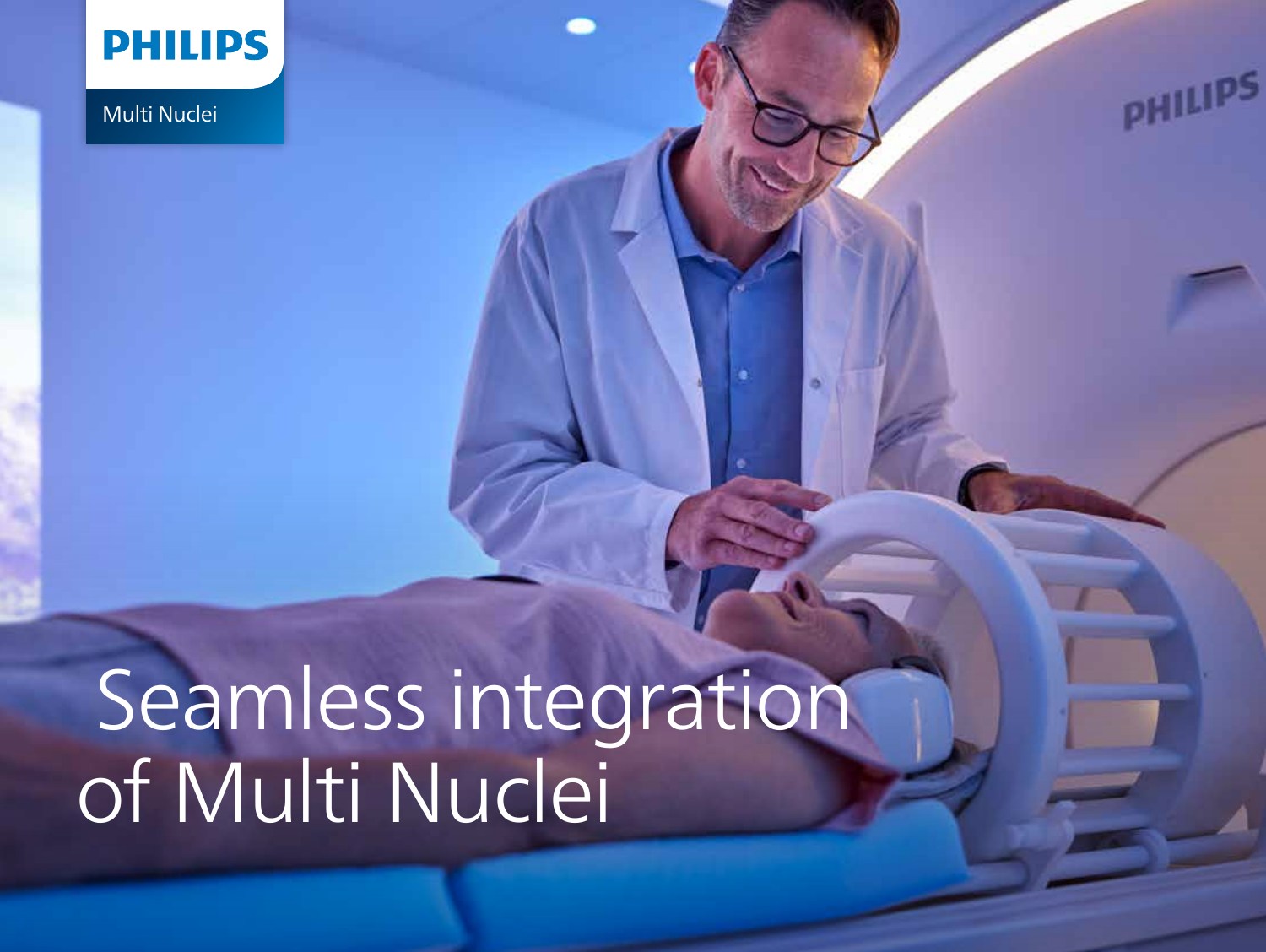

Art TR

Spectr **Readolf** 

tocal to SED Max E1+

dividi Sound F Decouple

## Seamless integration of Multi Nuclei

Multi-nuclei (MN) imaging and spectroscopy is a key area of leading-edge clinical investigation. However, it typically involves a different software version, cumbersome user interface, and a dedicated coil. And scan times tend to be quite long, which can disrupt day-to-day imaging throughput. To advance clinical insights in this promising area, Philips has made multi-nuclei imaging and spectroscopy become part of your daily clinical workflow.

Designed for out-of-the-box implementation, our Multi Nuclei solution delivers the confidence to explore new imaging pathways and the speed to integrate multi-nuclei studies into your day-to-day workflow.

- Besides regular proton (1H) imaging, you can:<br>• Begin to evaluate sodium (23Na) presence throughout the body with sub-millisecond TE acquisition facilitating imaging of short T2-signals
- Measure the dynamics of muscle metabolism using phosphorus (31P) spectroscopy by visualizing the changes in PCr / Pi-ratio over time
- Investigate metabolic processes by using carbon (13C)
- Image fluorine (19F)\* exogenous labeled contrast agents Create xenon (129Xe)\* images
- 

**Seamless** integrated workflow, **for 6 different nuclei**

Adding Multi Nuclei to your MR 7700 opens a window of research into other nuclei, in search of metabolic and functional information. It allows you to perform clinical imaging, spectroscopy and research studies of **six different nuclei** (1H, 31P, 13C, 23Na, 19F and 129Xe).

Simply put, our Multi Nuclei solution can be used **across all anatomies.** 

\* Caution: Investigational device for imaging with fluorine (19F) and xenon (129Xe). Limited by federal (or United States) law to investigational use. Clinical imaging with these nuclei requires usage of a cleared drug. No FDA-cleared drugs are currently available for these nuclei.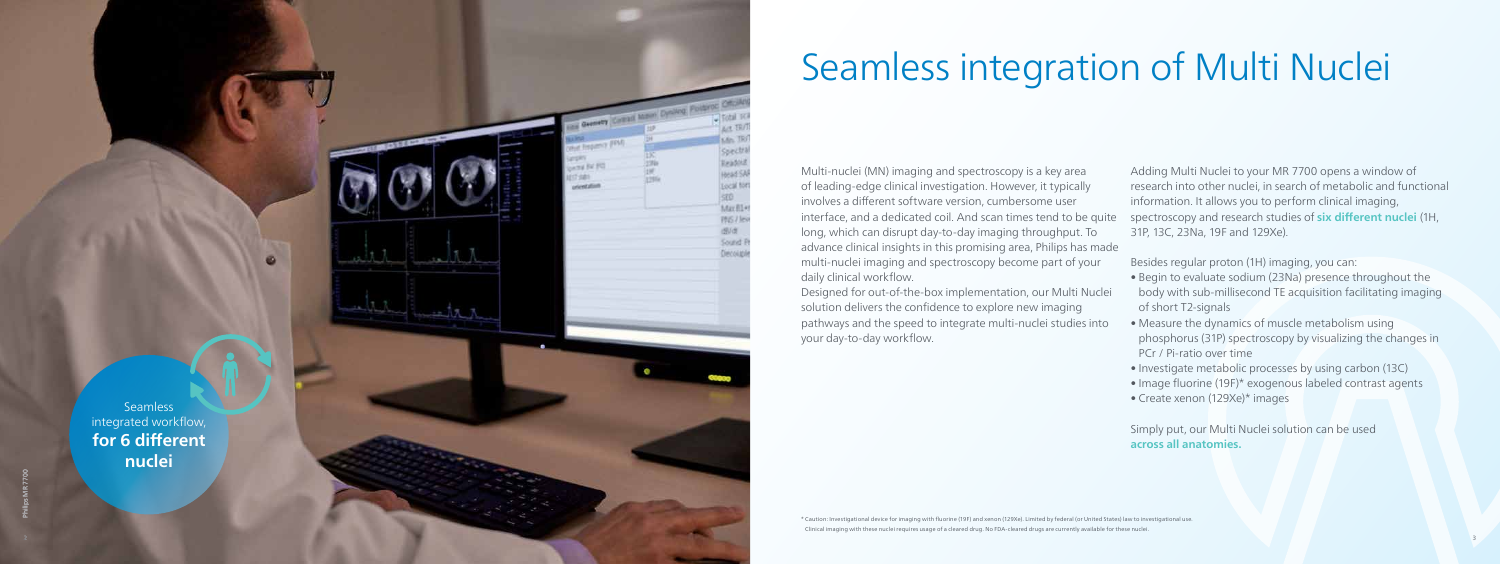We've made it easy for your operation, with a **seamless integrated workflow** for multi-nuclei image acquisition, spectroscopy, reconstruction, and viewing. Rather than a complex process, multi-nuclei studies have become a simple protocol that can be "dragged and dropped" into your ExamCard. How much simpler can it be?

The nucleus is just a scan parameter like any other sequence parameter. A single ExamCard can be used to run both proton and non-proton imaging and images can be checked on the console before the patient even leaves the room. Reconstruction and viewing of non-proton images or spectra, as well as the process for sending the data to PACS is fully integrated, so workflow does not differ from proton imaging. Easy export of multi-nuclei data is supported for enhanced DICOM, SPAR/SDAT, and XML-REC.

In addition to a seamless user interface, the dual tuned head coil enables brain exams, including **acquisition of proton and other nuclei, without switching coils.** This allows you to schedule your multi-nuclei studies as part of your clinical exam time slots. A **full brain study, including both proton (1H) and sodium (23Na) imaging can be completed in 30 minutes <sup>1</sup>,** all organized in one ExamCard using the same dual tuned head coil. A sodium (23Na) brain exam can be completed in less than 15 minutes 2 .

Transmit-receive flex coils are available for carbon (13C), phosphorus (31P), and sodium (23Na) scans. The ExamCard interface immediately recognizes these multi-nuclei coils. A sodium (23Na) knee exam can be as fast as 15 minutes 3. Improved SNR and simplified spectra <sup>4</sup> can be achieved for phosphorus (31P) and carbon (13C) spectroscopy by combining body coil decoupling, with the transmit-receive surface coils.

Acquisition of proton and other nuclei, **without switching coils 5**

Our Multi Nuclei solution can be used **across all anatomies** 

Philips MR 7700

1 Measured from start of first scan to end of last reconstruction. Includes 1H (T2w TSE, T2w FLAIR, SSh DWI, and 3D T1w FFE pre $\&$ post) + 23Na (with a voxel size  $\leq$  than 4mm isotropic). 2 For 4 mm isotropic voxels.

3 For 3 mm isotropic voxels, slice coverage > 95 mm. 4 Compared to non-decoupled spectroscopy results. 5 For brain exams with a dual tuned head coil.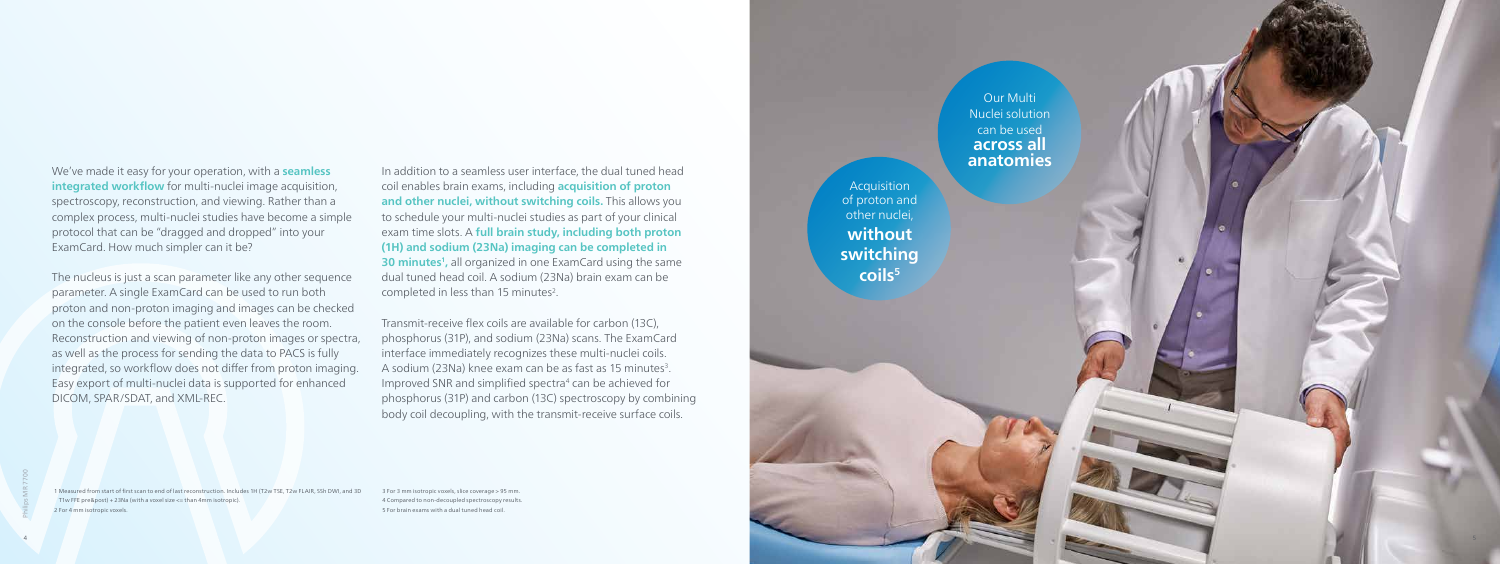### Include 23Na imaging into your daily clinical protocol

Routine Brain examination including 23Na imaging as well as pre and post contrast T1w scans in under 30-minutes using a dual-tuned 1H/23Na head coil1 From cases in the stain examination including 23Na imaging as well as pre and post<br>contrast Tw scans in under 30-minutes using a dual-tuned 1H/23Na head coil"<br>and the 2 mm instructive versults in other cases may vary.<br>The

### Identifying metabolism with 13C spectroscopy

#### DWI b1000, 0:39 min

T1w 3D FFE, 4:40 min 23Na, 14:09 min 200 min 200 min 200 min 200 min 200 min 200 min 200 min 200 min 200 min 200 min 200 min 200 min 200 min 200 min 200 min 200 min 200 min 200 min 200 min 200 min 200 min 200 min 200 min 2 is coming from the fat. Decoupling was done to enhance the SNR of the peak detection.







| <b>Brain MultiNuclei</b><br>E |                                 | C: 00:27:32 |
|-------------------------------|---------------------------------|-------------|
|                               | T <sub>2w</sub> T <sub>SE</sub> | tra         |
| $=$                           | <b>T2w FLAIR</b>                | tra         |
| ═                             | <b>DWI</b>                      | tra         |
|                               | 3D T1w FFE                      | tra         |
|                               | 23 Na                           | sag         |



23Na, 14:09 min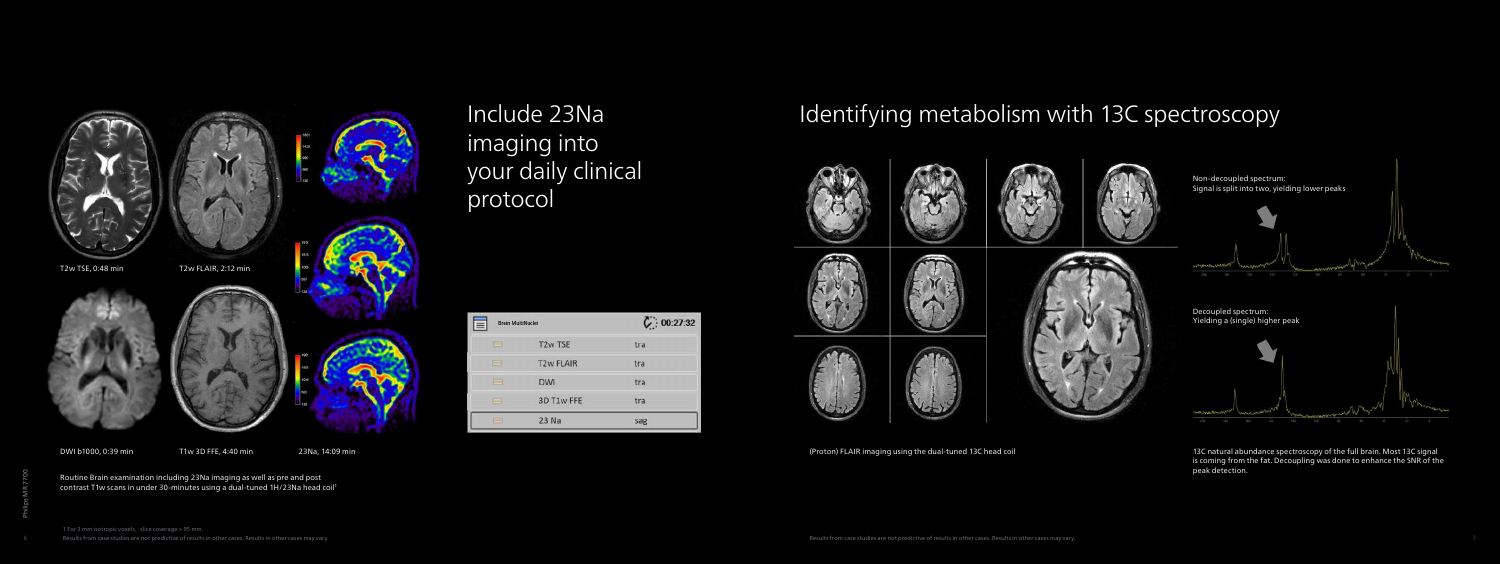



### Dynamic muscle metabolism using 31P spectroscopy





### Metabolite imaging, across all anatomies



Planning of the spectroscopy voxel in the calf-muslce



Single 31P spectrum of the calf-muscle showing the PCr and PI peaks



23Na imaging, overlayed on 1H anatomical imaging Sodium (23Na) knee exam can be performed as fast as 15 minutes. The sub-millisecond TE acquisition for sodium (23Na) imaging facilitates imaging of short T2-signals.  $\frac{23 \text{Na imaging, overlaged on 1H anatomical imaging sodium (23 \text{Na}) knee}{\text{Riemannicational imaging of the 1H}} \cdot \frac{31 \text{P, cardiac triggered, 1D CSI of the heart}}{\text{P-H40 with the patient in prone position}} \cdot \frac{31 \text{P, cardiac triggered, 1D CSI of the heart}}{\text{D-Siational T}} \cdot \frac{31 \text{P, cardiac triggered, 1D CSI of the heart}}{\text{D-Siational T}} \cdot \frac{31 \text{P, cardiac triggered, 1D CSI of the heart}}{\text{D-Siational T}} \cdot \frac{31 \text{P, cardiac triggered, 1D CSI of the heart}}{\text{D-Siational T}} \cdot \$ 

Dynamic 31P spectroscopy of the calf-muscle (5sec/acq, 50 dynamics) showing how the signals of PCr and PI change during a calf-muscle exercise

Anatomical imaging (1H body coil)



Functional 23Na imaging of the knee with a laterally placed flex coil Na-140



31P, cardiac triggered, 1D CSI of the heart Using flex coil P-140 with the patient in prone position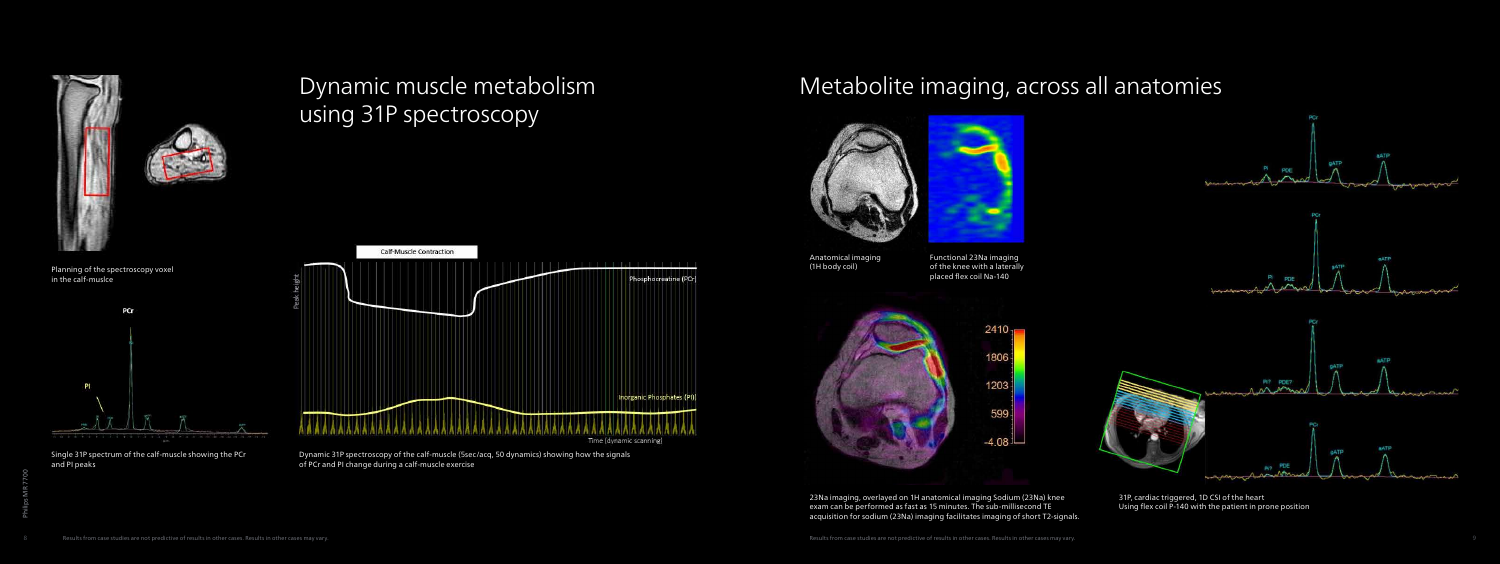



## Dual tuned head coil and a series and Multi Nuclei flex coil

The dual tuned head coil allows you to perform brain exams, including acquisition of proton and other nuclei (31P, 13C, 23 Na), without switching coils, in routine scan times. A full brain study, including both proton (1H) and sodium (23Na) imaging can be completed in 30 minutes 1 , all organized in one ExamCard, using the same dual tuned head coil. A Sodium (23Na) brain scan can be completed in less than 15 minutes 2 .

Multi-nuclei imaging or spectroscopy can be run and reconstructed directly from the standard user interface. The ExamCard interface immediately recognizes the dual tuned head coil. And the nucleus is just a scan parameter like any other sequence parameter. Reconstruction and viewing of multi-nuclei images or spectra, as well as the process for sending the data to PACS is fully integrated, so workflow does not differ from proton imaging.

| <b>Nucleus</b>      | 1H, 31P, 13C, 23Na               |
|---------------------|----------------------------------|
| Systems             | 3.0T dSync                       |
| Inner diameter      | 26,5 cm                          |
| Length of resonator | $24 \text{ cm}$                  |
| Coil solution type  | Transmit-receive, single channel |
| Applications        | <b>Brain</b>                     |
| Coil connection     | T/R interface                    |



1 Measured from start of first scan to end of last reconstruction. Includes 1H (T2w TSE, T2w FLAIR, SSh DWI, and 3D T1w FFE pre&post) +23Na (with a voxel size  $\epsilon$  = than 4mm isotropic)

The transmit-receive Multi Nuclei flex coil, with a 14 cm diameter, allows you to perform multi-nuclei imaging, spectroscopy and research studies, across all anatomies. Benefit from improved signal-to-noise ratio (SNR) and simplified spectra, by combining body coil decoupling with this transmit-receive surface coil.

Multi-nuclei imaging or spectroscopy can be run and reconstructed directly from the standard user interface. The ExamCard interface immediately recognizes the Multi Nuclei flex coil. And the nucleus is just a scan parameter like any other sequence parameter. Reconstruction and viewing of multi-nuclei images or spectra, as well as the process for sending the data to PACS is fully integrated, so workflow does not differ from proton imaging.

| <b>Nucleus</b>     | 31P, 13C, 23Na                   |
|--------------------|----------------------------------|
| Systems            | 3.0T dSync                       |
| Coverage           | 14 cm                            |
| Coil solution type | Transmit-receive, single channel |
| Applications       | Multi purpose, all anatomies     |
| Coil connection    | T/R interface                    |
|                    |                                  |